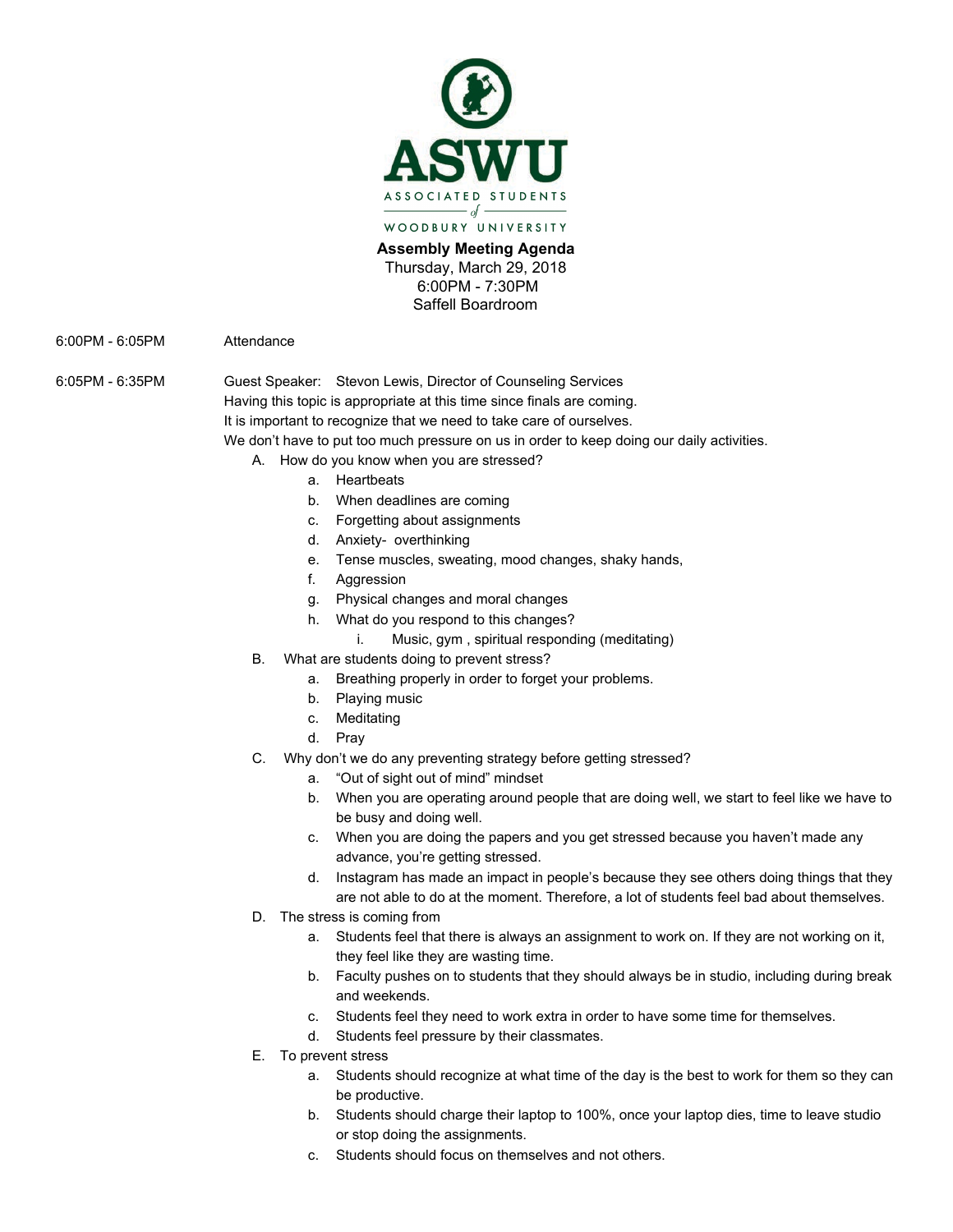- d. Meditation guides, breathing properly, journal to get out thoughts that are bothering you
- e. make a to-do list to settle your mind.
- f. Students should do mindless activities, something that doesn't take work to do
- g. Self Care is not selfish.
- F. Self praise
	- a. Students are good at being disappointed at themselves, but when do you tell yourself good job?
	- b. Not often
	- c. Repeating to yourself "Im beautiful, Im intelligent "
	- d. Congratulate yourself every time you accomplish something
- G. Boundaries( Ideas to take care of yourself)
	- a. Not overthink what people say
	- b. Get a paper and draw a circle. Inside the circle write down what you can control and outside the circle what you can't. So you realize what is on you and what is on others.
	- c. Timing yourself to get assignments done
	- d. Document your progress
	- e. Unfollow sites that you don't need. So you're not comparing yourself to what you look at.
	- f. Acknowledge that you're a human. Do not catastrophize, it may be bad right now, but it will get better
- 6:35PM 6:40PM Upcoming Events
	- 1. Sigma Omega Nu- Queening with killa queen tonight 8:00pm at Woodys
	- 2. Next Thursday- BPWOW Etiquette dinner, 6pm at Woodys
		- a. RSVP BPWOW's email
- 6:40PM 6:55PM Senator Reports
	- School of Architecture
	-
	- 1. Mohamed Hassan m[ohamed.hasan@woodbury.edu](mailto:Mohamed.Hasan@woodbury.edu) 
		- a. Good evening everyone I hope you're all doing well. I've met with Ingalil and Catherine together to discuss ways I've been able to get the word out about Woodbury's architecture program as well as the study abroad program.
		- b. I've also scheduled a meeting with Marc next week to discuss matters of collaborating with another community college or high school with woodbury hosting a studio that would take place on campus.
	- 2. Jasmine Mangona [jasmine.mangona@woodbury.edu](mailto:jasmine.mangona@woodbury.edu)
		- a. Hi everyone! I will be meeting Christoph again next week and will be discussing the changes to the desks and chairs. I have been talking to other students in the studios to see their opinion and they like the possible changes that could happen. I will be finishing up the sketches and scheduling a meeting with Matt Corbitt soon. Please let me know if you have any questions, comments, or concerns. Thank you!
	- School of Business<br>1. Melissa Toribio
- [melissa.toribio@w](mailto:mellytoribio@gmail.com)oodbury.edu
- a. Hello, I would like to remind everyone that the next Executive In Residence will be CPA Mr. Greg Lippe, who is a Woodbury alum. He is currently president of the Gregory N. Lippe Accountancy Corporation and in that position, he provides outsourced CFO and consulting services. He will be here on Wednesday April 4th from 2-5 p.m. If anyone is interested in meeting with him you can contact Joy to schedule an appointment.
- 
- 2. Marie Vanian [Marie.vanian@woodbury.edu](mailto:Marie.vanian@woodbury.edu)
	- a. Dear Assembly,
	- b. As part of my report I would like to tell the assembly members that I had a very productive meeting with Dr. Marques where we discussed what would be beneficial to all business students.
	- c. I gave Dr. Marques the idea of a " Career Festival " that would happen towards the end of the spring semester and would give the opportunity to graduating students to meet with potential employers and mentors.
	- d. I suggested making it fun in the grass area and create a carnival atmosphere, she mentioned that she would work on this with her advisory board and was very excited about this project.
	- e. I will think of other ideas to incorporate with this festival, this year we will not be able to complete this so we will shoot for Spring 2019

## School of Media, Culture, & Design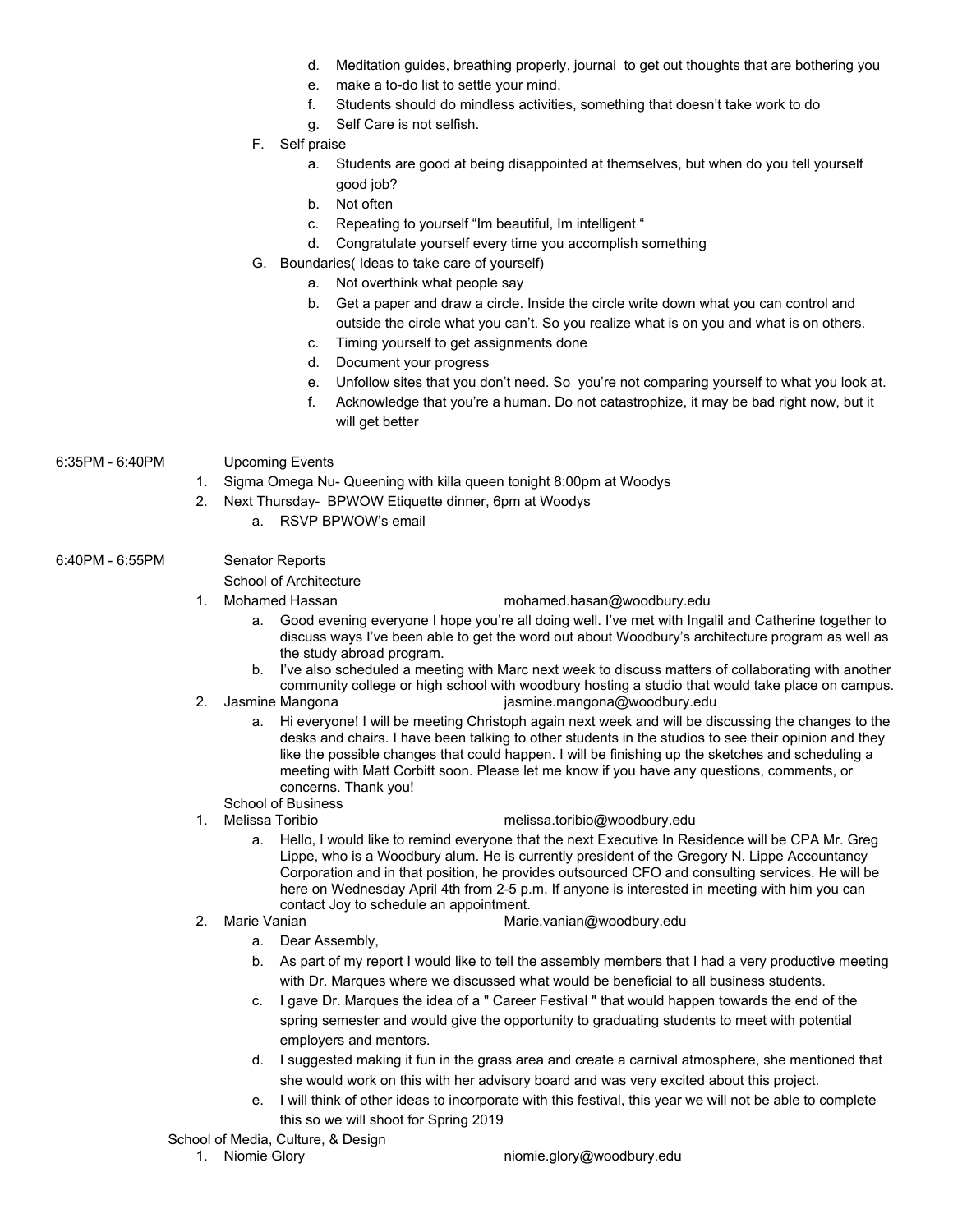- a. For this week I will get the more in depth rules and regulations for the Woodbury University Radio Logo Contest. If any of you are interested in participating or know of someone that will be, look out for the flyers and feel free to ask any questions.
- 2. Anna Harrington anna.harringtonBilu@woodbury.edu
	- a. Hello everyone!
	- b. This past week I continued talking with individuals from Animation in order to further develop the Animation Department survey that Niome Glory and myself are creating. I plan to meet with Alex, our ASWU President, tonight to solidify the changes we have made and make the survey public. I will keep everyone posted via social media and flyers once the survey is officially public.
	- c. As per usual, if you have any comments, questions, or concerns, please feel free to email me or reach out. I am more than happy to help.
	- d. Thank you!

College of Liberal Arts<br>1. Akeima Young

- [akeimayoung@hotmail.com](mailto:akeimayoung@hotmail.com)
- a. Hello assembly,
- b. this is week I was able to get more information about a merit based scholarship and my dean has expressed willingness to work towards it. I was given suggestions by the faculty involved in the political forum and we are working on involving someone from the outside to participate. If you have any questions or concerns please feel free to let me know.
- 2. Vacant Please email any recommendations to aswu@woodbury.edu

## 6:55PM - 7:10PM Executive Board Reports

1. Alexandra Holguin, President alex.holguin@woodbury.edu

- a. Tuition Break Down Flyer:The tuition breakdown flyer is complete and I have brought a couple to pass around in assembly this should be on the website soon if not already and will be posted around campus.
- b. Student Leader Awards: All the ASWU awards have arrived and I am working with Kelli Ross on finalizing the date for the awards once this has been announced I will be sure to share it with you all. I would suggest having at least one member of your organization in attendance in case your organization won an award!
- c. John Lewis Topics suggestions
	- i. Security training
	- ii. Emergency situation walkthrough
	- iii. Workshops about the emergency books, some of them can be found in the website
	- iv. Dustin- Alice training
		- 1. Tells you tips on emergency situations and what to think about when running, hiding, fighting
		- 2. Coming next year
- 2. William Garcia, Executive VP william.garcia@woodbury.edu
	- a. I will be ordering a sports box, with sports equipment that can be borrowed. This box will be located in the gym
	- b. Drink water, get rest. I can't force you to sleep
	- c. Keep the ambulance away
- 3. Bennet Cariaga, VP of Finance [bennet.cariaga@woodbury.edu](mailto:bennet.cariaga@woodbury.edu)
	- a. Remember to complete your reconciliations in a timely manner. I have already emailed organizations regarding past due reconciliations and have been fined. For organizations with upcoming events, please feel free to reach out and ask the Assembly if your event needs a helping hand with something, whether it may be in participants, marketing, or suggestions.
	- b. The following organizations have been approved to receive OAC funding for spirit week: Accounting Society, BPWOW, Delta Sigma Phi, Moria, Phi Sigma Sigma, Sigma Omega Nu, UNITY, and Zone V.
		- i. Do not worry about FREA/Marketing as these events are under Spirit Week.
	- c. Additionally, one change to an OAC event was approved by the Executive Board: i. Stressbusters by CEO - Instead of making slime, CEO will hand out donuts
	- d. Lastly, OAC reconciliations are due for the following:
		- i. AIAS Stressbusters 1 Tuesday, April 3rd<br>ii. BSA Skate Night Thursday, April 5th
		- BSA Skate Night Thursday, April 5th<br>Student Orgs marta.huo@woodbury.edu
- 4. Marta Huo, VP of Student Orgs.
	- a. Hello everyone, hope you all are doing well.
	- b. Just a reminder, spirit week is next week. All of the OAC requests have been approved and the transfers are in the process. If you have signed up for tabling please be there on the days that you have signed up.